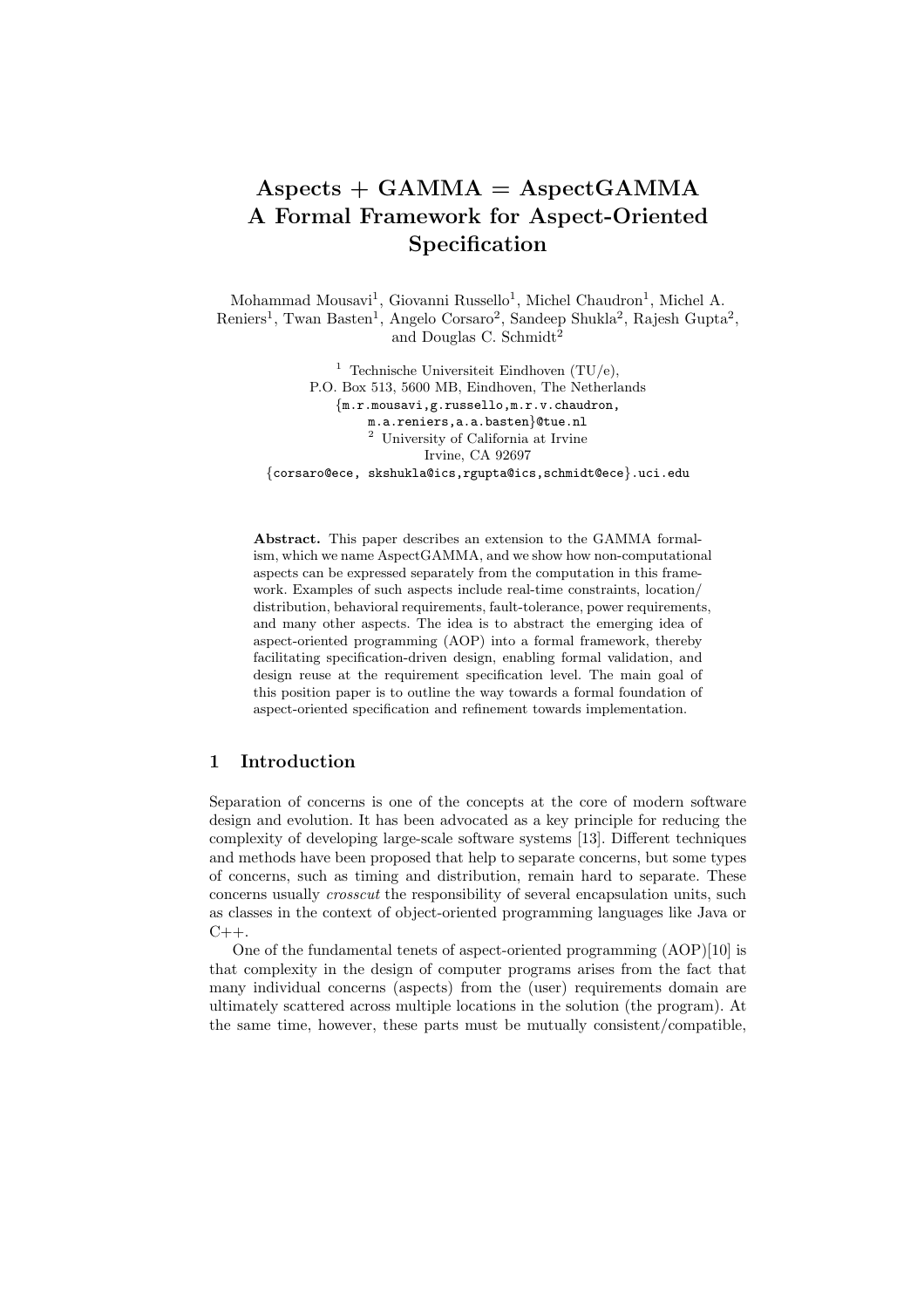and evolve consistently during further changes [6]. Experience has shown that separating these different concerns explicitly in the software design helps developers manage software complexity more effectively than tangling the concerns into tightly coupled programs. AOP languages, such as AspectJ [15], provide linguistic support for advanced separation of concerns by modeling criteria that correspond to different requirement/design concerns [6].

However, linguistic mechanisms in an implementation language do not help in using the aspect orientation in requirement capturing and other phases of the software engineering lifecycle that precede implementation. As a result, there must be a formal modeling framework that allows requirements to be specified in a formal way that enables the separation of different aspects. To enhance reusablity of components, aspect specifications should be independent of each other. The computation itself might also be decomposed into different aspects. This is a basic principle in aspect orientation, the so-called *obliviousness property* [6]. This property suggests that an aspect modeling language should not be aware of other (independent) aspects present in a software architecture. As a result, it should not address the issues of other aspects, to the greatest possible extent. Starting from this assumption, we can deduce that an ideal aspect model would be a simple and tailor-made model that only focuses on a particular well-defined aspect domain. Most of the current requirement specification language/formalism paradigms, such as Object Z [7], however, contain a complex and entangled mixture of different aspects.

This paper discusses the main characteristics of an aspect-oriented formal specification framework, which is based on a multiset transformation language called GAMMA, a formalism based on multiset rewriting [3, 2]. We illustrate how having a tailor-made formalism for each aspect that is abstracted from other aspects is a key benefit of such a formal design framework. To clarify our discussions, we sketch an architecture specification and design method for reactive distributed real-time embedded systems.

In the approach we describe in this paper, we propose separating the concerns of computation, coordination, timing, and distribution, through different simple and abstract notations for these aspects. We also describe a weaving process that maps all these different aspects to a single semantic domain. The method is based on a formal semantics that should ultimately enable automated reasoning about designs. The idea exploited in this method can be extended to other aspects, and extended with more complex weaving criteria.

The remainder of this paper is organized as follows: Section 2 discusses computation, coordination, timing, and distribution as different aspects of a software design and suggests languages/notations to specify them. Section 3 contains a simple model of weaving the functional and non-functional aspects in a single semantic model. Section 4 proceeds with previous and related work, and Section 5 provides concluding remarks and research directions.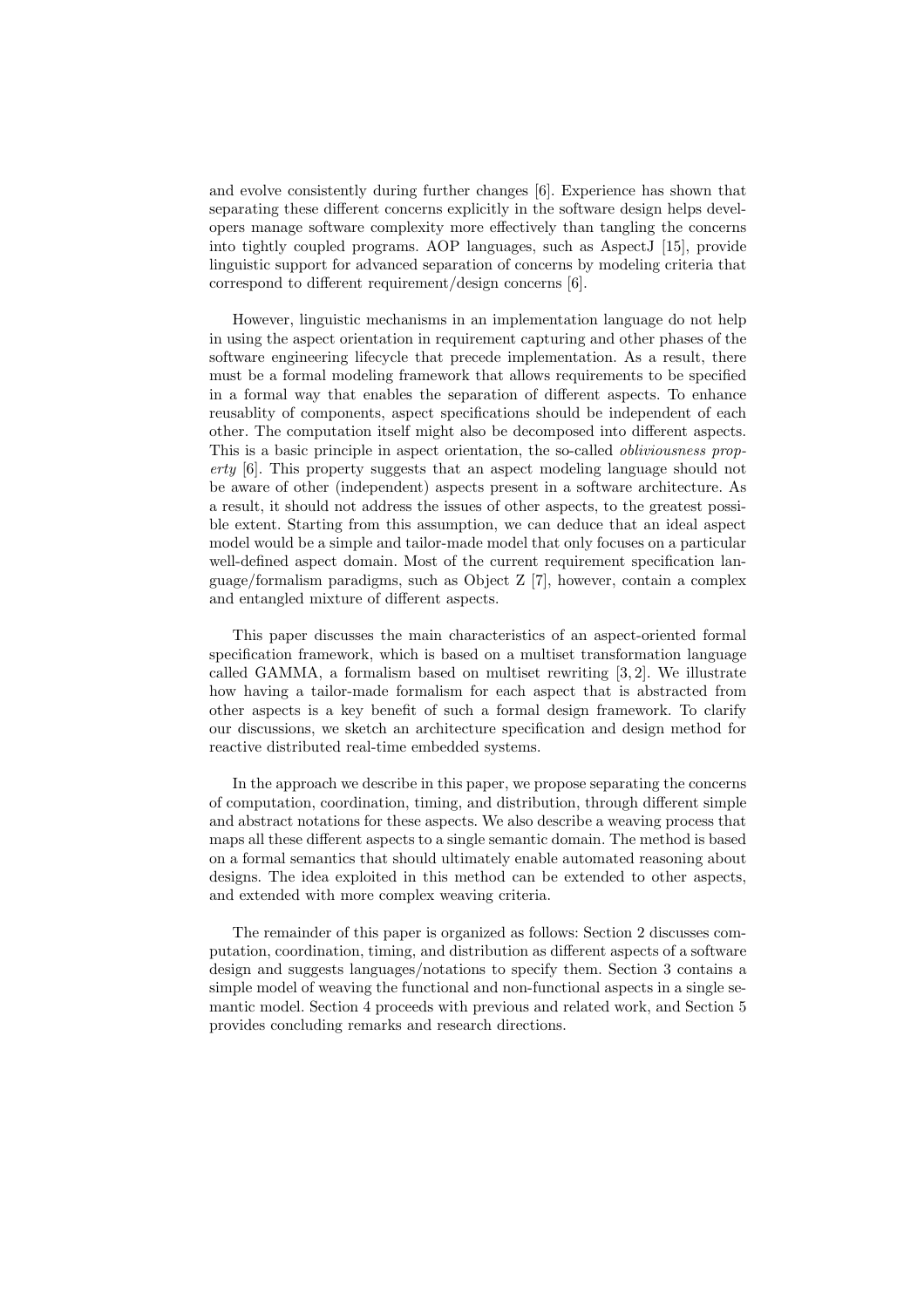## **2 Exploring Aspects**

This section focuses on the specification of computation and the three aspects coordination, timing, and distribution. We use a subset of GAMMA for specifying basic component functionalities (computations) and present its distinguishing features. We then present some ideas about specifying other aspects.

### **2.1 Modeling Computation with GAMMA**

GAMMA is an abstract language, based on multiset rewriting on a shared dataspace, designed to support parallel execution of a program on parallel and/or distributed architectures [3, 2]. The basic and atomic piece of functionality in GAMMA is the *rule*. The calculus of GAMMA [8] contains some composition operators to compose rules into programs. In [3], some patterns of rule composition (called *tropes*) are suggested to give hints for a program designer on how to compose/decompose functionalities to construct specific programs.

In this section, we focus on a subset of GAMMA involving the specification of basic rules. We thus factor out structuring decisions and make them a separate aspect model, namely the coordination model. The high level of abstraction proposed here follows from our basic assumption that a functionality specification model should only address essential computation for achieving the required computational functionalities. The other requirements which are non-functional, such as distribution, timing, etc., should be kept independent from functional requirements, as well as others so that change and evolution of it is localized and does not influence other parts of this or other aspects. The separation of basic functionality from coordination can also enhance reusability since a single functionality model may be reused with different coordination models to construct different programs or versions of a single program with different levels of efficiency [4]. For example, in expressing the requirements for an elevator control, the basic computation aspect includes the various signals and how they should behave with respect to a clock. The coordination aspect describes how the basic functionalities are composed to guarantee a correct functional behaviour. The distribution will localize some of the signals into different locations, and distribute the corresponding signal value computations. If signal values are shared across locations, the distribution aspect might express protocols for such shared accesses. The timing aspect, will describe constraints on signal behaviors.

Henceforth, the GAMMA model is only concerned with basic functionalities in the form of a simple input-computation-output pattern that abstracts from the following details:

- 1. *Relative ordering of actions (coordination).* Basic functionalities (rules) are specified independently of each other. Hence, no special ordering of actions (control structure) is imposed on this particular specification.
- 2. *Timing.* The basic GAMMA model does not include any information about timing. Since it abstracts from ordering of actions, even a qualitative (causal) notion of time is not present in the GAMMA model.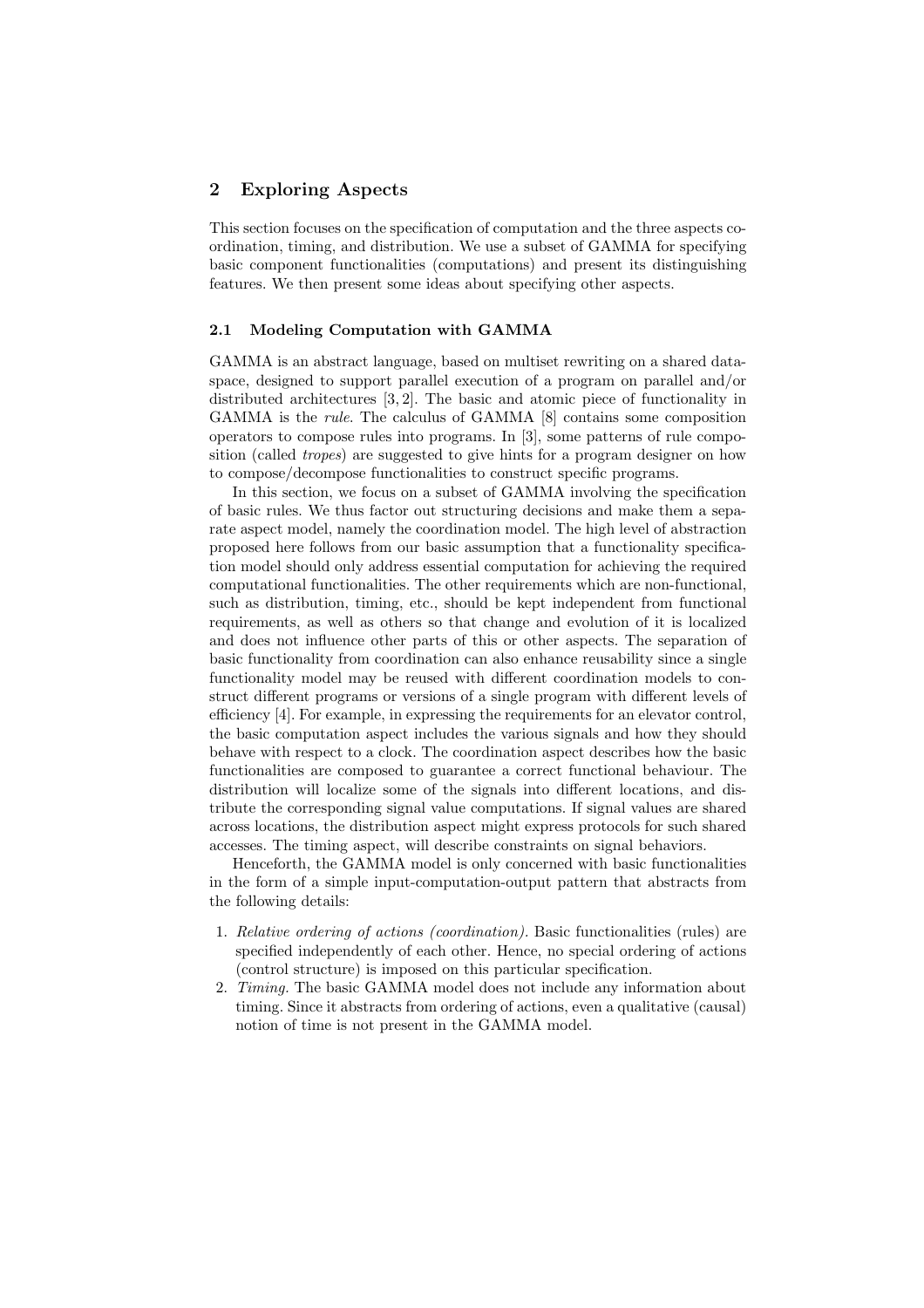- 3. *Distribution.* For any distributed system, the shared data-space is an abstraction that eases the programming, yet must be distributed in the implementation.
- 4. *Fault tolerance.* The GAMMA execution model requires programs to be designed in such a way that duplicated execution of atomic actions of a program cannot affect the functionality. Hence, replication of actions can be added transparently to the functional model.

The abstract nature of GAMMA in exploiting independent rewrite rules makes it suitable for definition of basic functionalities of software components. This does not mean that any of the above concerns are unimportant in system design and could be neglected completely. On the contrary, this abstractness provides the desired orthogonality, so that any of the above items can be specified and maintained as a separate aspect.

The syntax of a simple GAMMA program is given in Figure 1. A GAMMA

| Program | $\therefore$ ProgramName = {Rules}                                                                    |
|---------|-------------------------------------------------------------------------------------------------------|
| Rules   | $ ::=$ Rule   Rule, Rules                                                                             |
| Rule    | $\therefore$ RuleName = MultisetExp $\mapsto$ MultisetExp $\Leftarrow$ Condition                      |
|         | $MultisetExp :: = \epsilon   BasicExp   BasicExp, MultisetExp$                                        |
|         | $BasicExp \quad ::= \quad Variable \mid Constant \mid (Variable, BasicExp) \mid (Constant, BasicExp)$ |
|         |                                                                                                       |

**Fig. 1.** Basic GAMMA Syntax

program consists of a non-empty set of rules, each rewriting the content of the shared multiset of data items. Execution of a program consists of applying rules to the multiset in arbitrary orders (sequential or parallel). Each rule consists of a set of terms valuated by multiset content values (this replacement is not necessarily unique for a specific rule and multiset). If a certain valuation of variables satisfies the condition in a rule, applying the rule results in removing the left-hand side valuations from the multiset and replacing them by the valuation of the right-hand side expression. We do not present the exact syntax of logical formulas in this paper – allowing them to be defined by selecting an appropriate underlying logic. However, we use the syntax and semantics of predicate logic formulas throughout this paper.

In [12], a formal operational semantics for GAMMA is given in the style of Plotkin [14]. Execution of a GAMMA program is based on execution of its individual rules. Hence, the main observable events in the semantics of such a program are changes in the shared multiset (multiset substitutions) and the termination of rules in case there are no enabling values to be found in the shared multiset.

The formal semantics defines the rules for executing single rules. It does not, however, suggest any order of rules to execute a program and therefore abstracts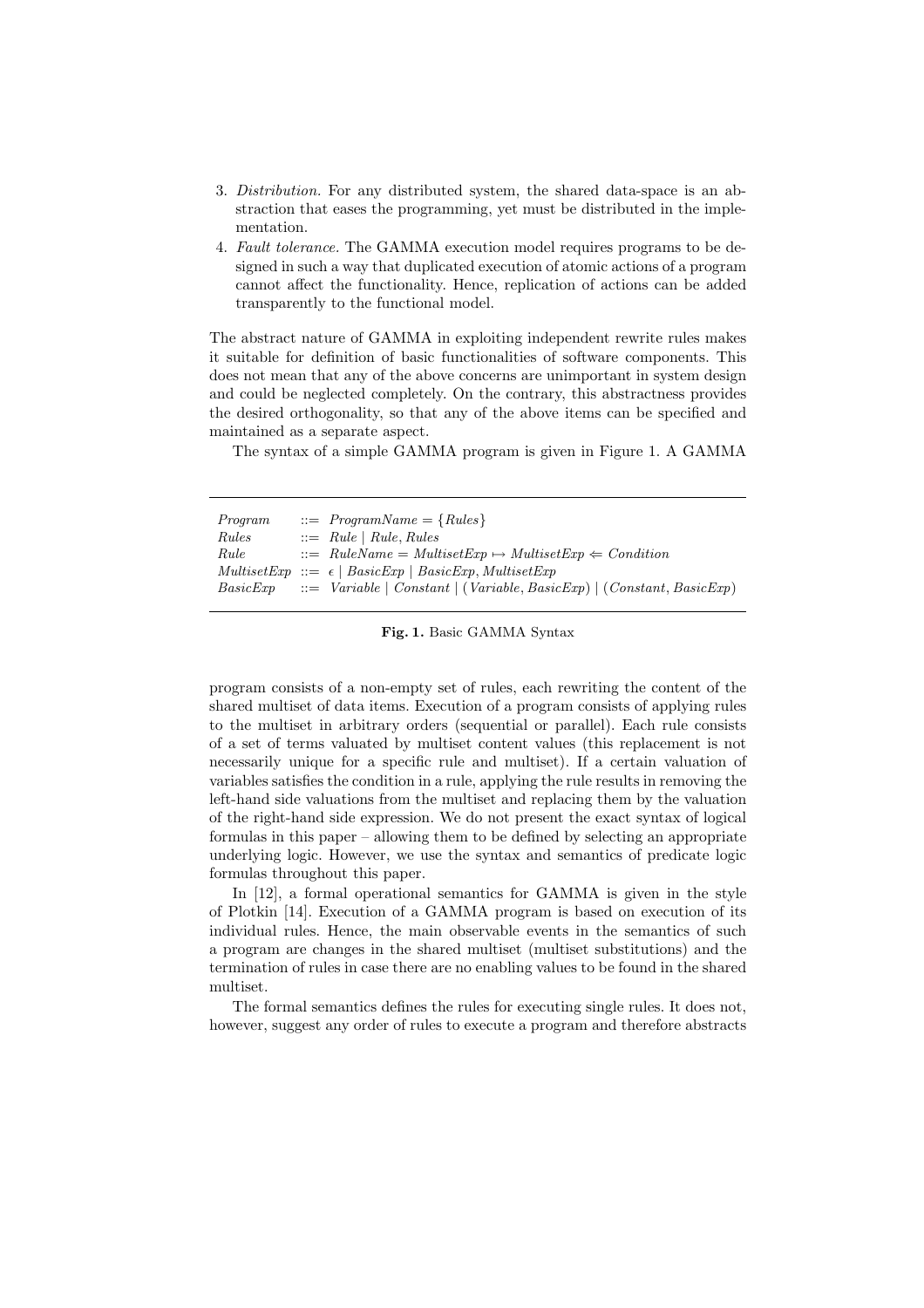away from the behavioral aspect of design. This suggests that execution of a naive GAMMA program allows any chaotic order on its rule executions.

*Example 1. An elevator system, functionality aspect.* Our elevator system consists of an elevator moving up and down between floors of a building (numbered from 0 to  $MaxFloor$ ) to service requests. On each floor there is a push button to announce a request for an elevator when turned *on*. When an elevator arrives on a floor, the request flag is turned *off* automatically. The same setting works for the push buttons inside the elevator, which indicate the requested stops for passengers inside.

To model this distributed real-time system we propose a multiset containing events requesting an elevator stop represented by ((*inStop*, i), status) and  $((extStop, i), status)$  that show the status of the request button for the *i*'th floor, inside and outside the elevator, respectively. The tuple  $(cf, i)$ , shows where the elevator currently resides. The GAMMA program for the elevator system is given in Figure 2.

```
Elevatorsystem = \{ inRequest = ((inStop, i), off) \mapsto ((inStop, i), on),extRequest = ((extStop, i), off) \mapsto ((extStop, i), on),moveUp = (cf, i) \mapsto (cf, i + 1) \Leftarrow\exists j; i < j \land ((extStop, i), off) \in State \land ((inStop, i), off) \in State,moveDown = (cf, i) \mapsto (cf, i - 1) \Leftarrow\exists j; j \leq i \land ((extStop, i), off) \in State \land ((inStop, i), off) \in State,load = ((extStop, i), on) \mapsto ((extStop, i), off) \Leftarrow (cf, i) \in State,unload = ((inStop, i), on) \mapsto ((inStop, i), off) \Leftarrow (cf, i) \in State}
```
**Fig. 2.** GAMMA Program for the Elevator System

The initial multiset for this system is defined as:

$$
State = [ ((inStop, 0), off), ..., ((inStop, MaxFloor), off),((extStop, 0), off), ..., ((extStop, MaxFloor), off),(cf, 0),
$$

which shows that the elevator is at the ground floor initially and that there are no requests for the elevator.

#### **2.2 Coordination**

The functionalities described by GAMMA programs allow for many nonsensical executions of the system. In the elevator system, for example, the elevator can repeatedly move up and down between two floors without servicing any of the pending requests.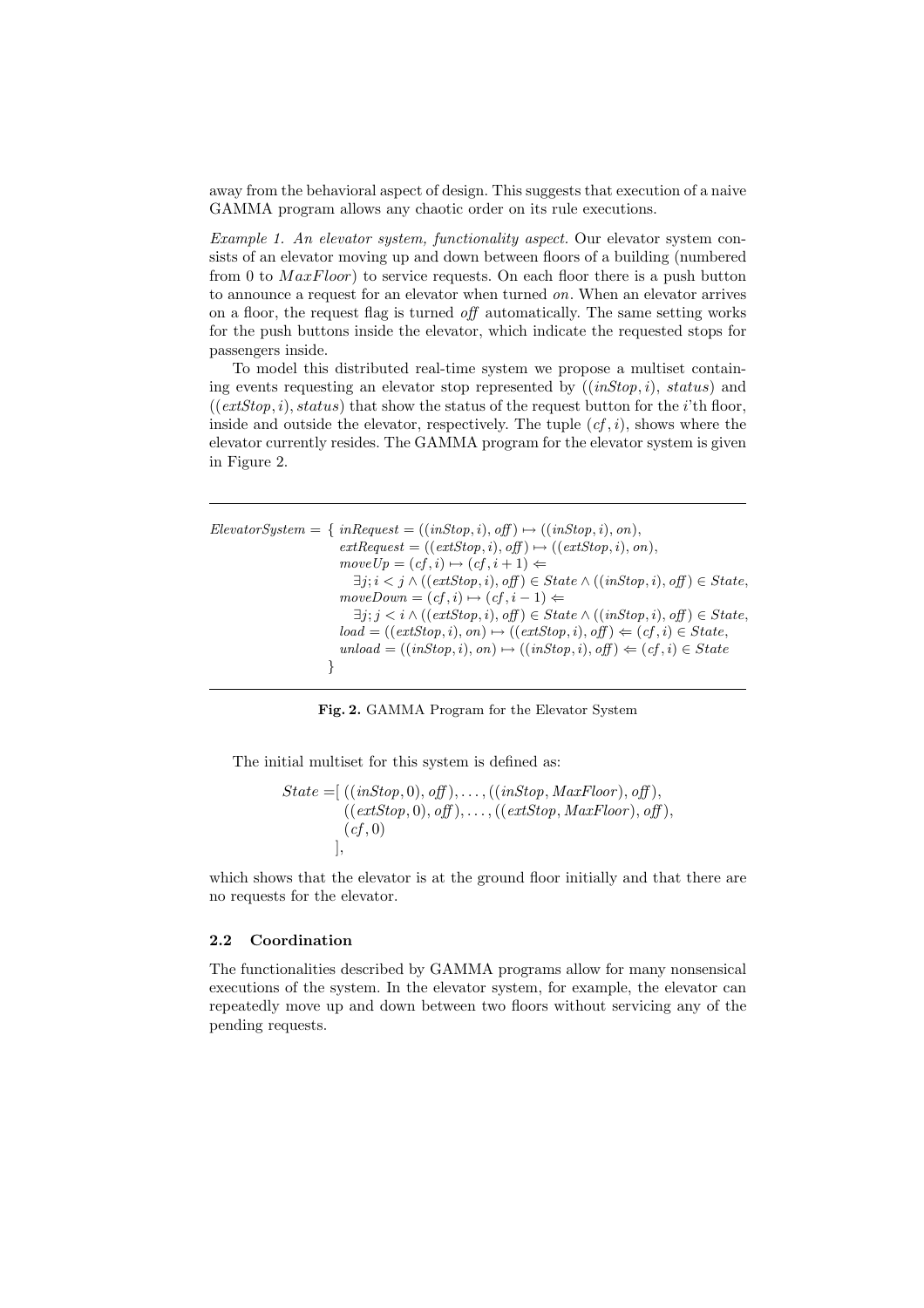Regarding the model of separation of concerns proposed in this paper, we note that behaviour (both basic computations and coordination) is itself a complicated set of aspects that has been the main topic of discussion in the aspectoriented community. As before, the abstractness of GAMMA is an elegant feature that allows us to define different composition, restriction, and ordering operators on basic rules.

To present our ideas about non-functional aspects, however, we present a simple and abstract model of basic functionalities in the GAMMA formalism, and do not discuss coordination in detail. The coordination of GAMMA programs is treated in [5] and for coordination of GAMMA programs including the timing aspect we refer to [12].

### **2.3 Timing**

Timing constraints can be added to a specification to provide assertions regarding the execution time of GAMMA rules. This time is relative to the point from which the rule is selected for execution (when the previous rule execution is finished). We propose to add the timing aspect to a GAMMA specification by associating an interval to each rule name. This timing representation keeps the syntactic specification of timing separate from rule definitions, and hence allows independent change of both aspects. This method also allows a rule to have no timing assertion, which will be replaced by a default interval  $([0, \infty])$  in the weaving process.

Since GAMMA rules assume a shared access to data, the timing aspect does not specify any assumptions about the cost of accessing the data items in a distributed setting. The above estimation is therefore only related to the computation time for each functionality. In the next section, we investigate the effects of putting constraints on the sharing/distribution policy.

*Example 2. The elevator system, timing aspect.* Suppose that the following timing information is given about the elevator system in Example 1:

**–** Pushing an internal or external button does not take time at all:

$$
T_{inRequest} = T_{ExtRequest} = [0, 0].
$$

**–** Going up and down between floors takes *StepTime* for each floor:

 $T_{moveUp} = T_{moveDown} = [StepTime, StepTime].$ 

**–** The elevator will be loaded/unloaded within *MinService* and *MaxService* amount of time, depending on the number of people and goods waiting for it:

 $T_{load} = T_{unload} = [MinService, MaxService].$ 

The timing information allows us to verify the timeliness of a functional specification, possibly for a given coordination, assuming the aspects are appropriately weaved together. In Section 3, we explain how this timing information can be weaved together with the functional specification into a single semantic framework.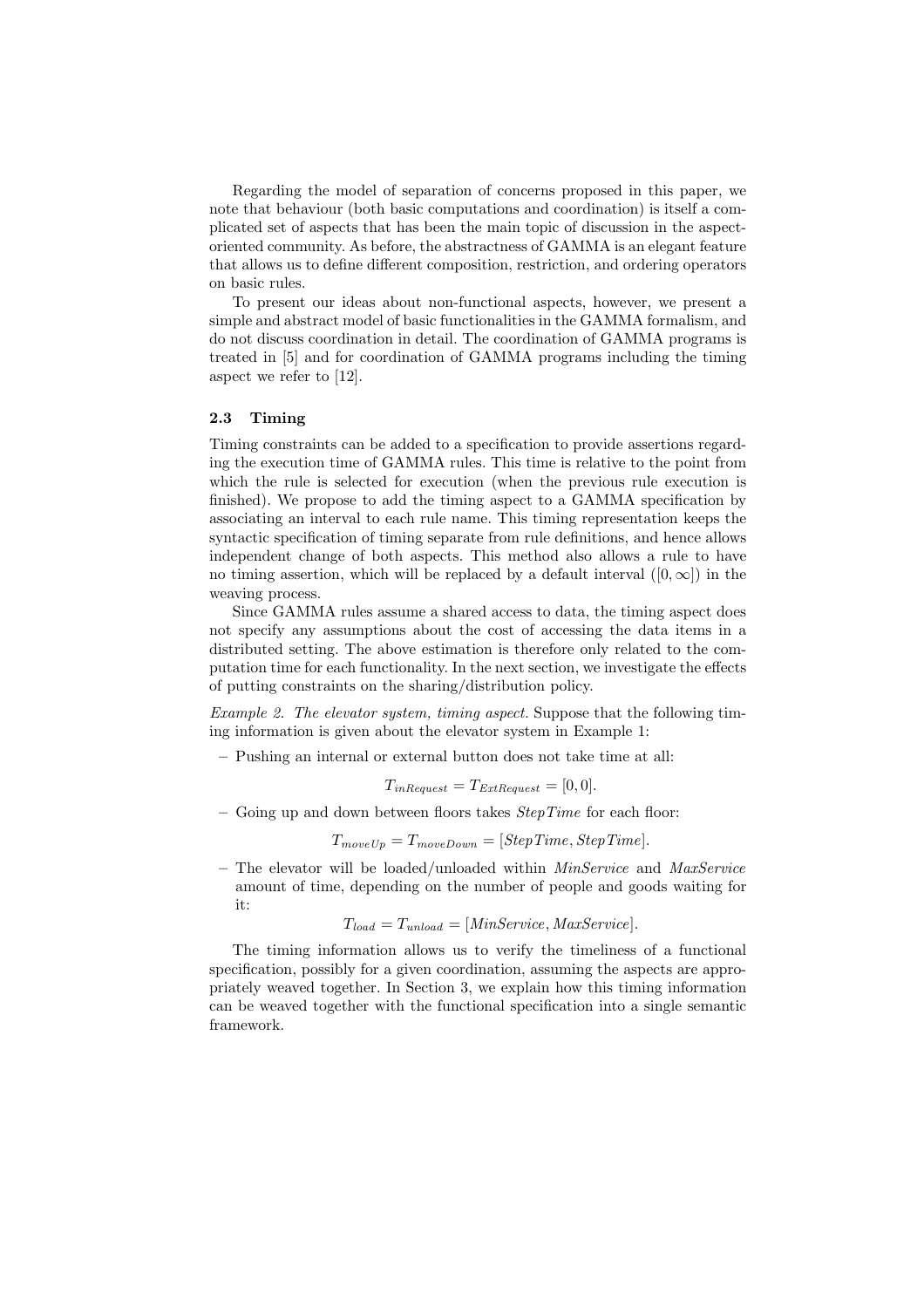#### **2.4 Distribution**

As expressed in Section 2.1, GAMMA abstracts from distribution of data and processing and assumes a shared multiset. Moreover, the timing aspect does not refer directly to the distribution model and accepts any distribution policy. Distribution is a major issue in complex systems, however, and should be taken into account and specified during software development. In this section, we study distribution as a separate concern.

To specify distribution, we need to specify the location of processes and data objects. Hence, we assume a set  $R$  containing rule names and a set  $T$  containing data types. Data types are used to categorize data items used/produced by different rules. We do not specify how to assign this typing to variables and constants but assume that there is a function from the sets of variables and constants to types (type : Var ∪ Con  $\rightarrow$  T). The set of locations is denoted by P. Static distribution is defined as a function  $StaticDist: R \cup T \rightarrow \mathcal{P}(P)$ , representing the locations of the data objects and rules of each type. Note that we did not restrict locations to contain both data and processing (rules) and hence, a location may represent a storage node or processing unit, or both.

This general specification of distribution can be used to model more specific distribution policies, such as push and pull models. For example in a push model, the function *StaticDist* should map any data type to its consumer side. In a pull model, however, the data type remains on the producer side and should be accessed (fetched) from the producer by the consumer.

We should note that preventing inconsistencies in accessing shared data items is still provided in the basic GAMMA semantics and need not be considered here. Nevertheless, if an application calls for its own dedicated consistency control algorithm, it should be specified in the form of stronger conditions in rules or an extension of the GAMMA model to a new aspect (by defining a notion of (in)dependence for parallel execution).

*Example 3. The elevator system, distribution aspect.* Suppose that sensors for request buttons on each floor are connected to the elevator via a fieldbus network. In this case, accessing the distributed locations will take some time from the elevator. To specify this model of distribution, we assume a location for the elevator and its internal buttons and a location for each external button. The distribution function for the elevator system then looks like the following:

> $StaticDist(type((extStop, i), status)) = \{floor_i\}$  $StaticDist(type((inStop, i), status)) = \{elevantor\}$  $StaticDist(type(cf, i)) = \{elevantor\}$  $StaticDist(extRequest) = \{floor_i \mid 0 \leq i \leq MaxFloor\}$

and for each rule rule other than *extRequest*:

 $StaticDist(rule) = \{elevator\}$ 

This distribution policy defines where the GAMMA rules *moveDown* and *moveUp* must look for remote copies of external request values from distributed locations.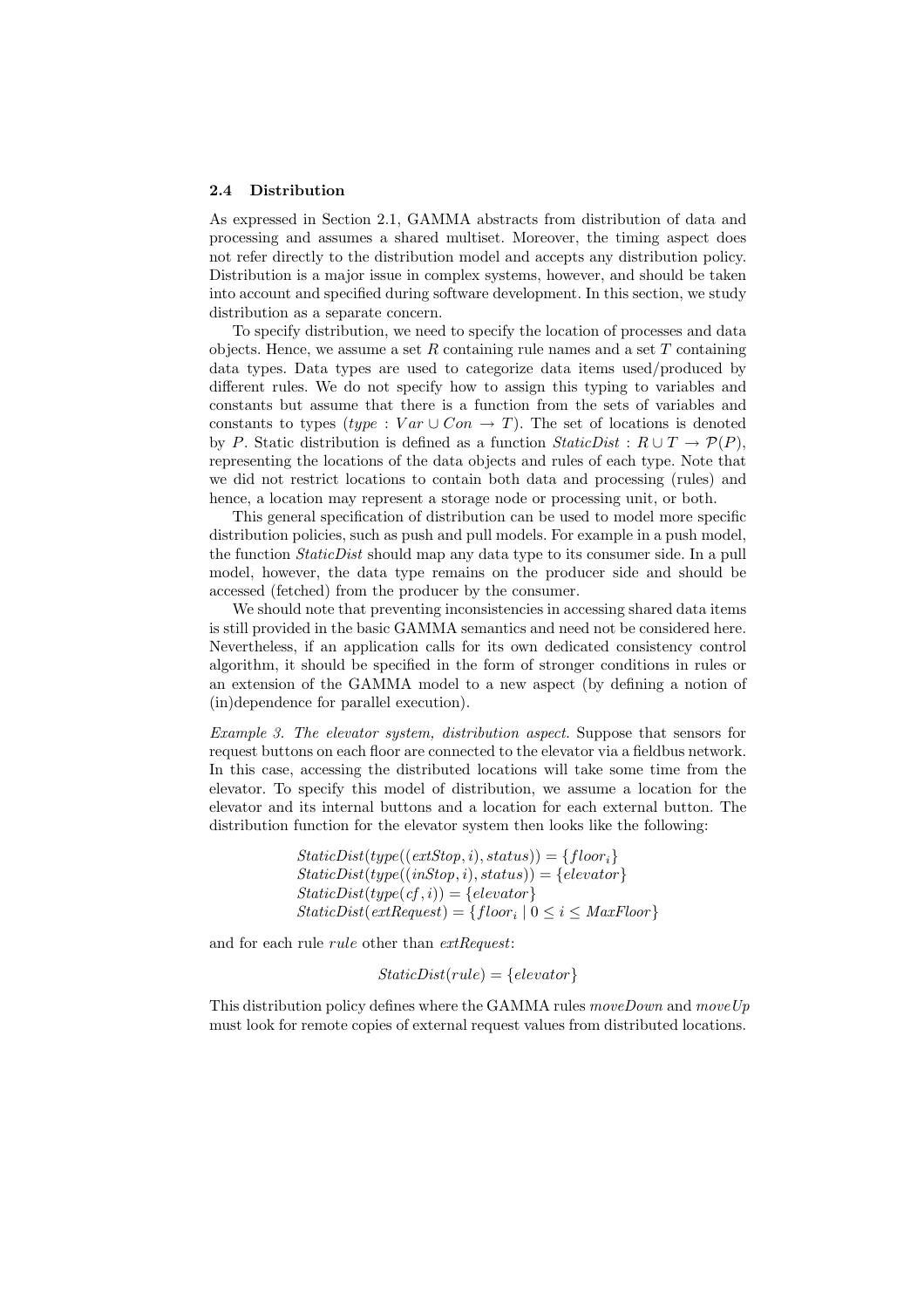This distribution model should be further combined with the functionality and timing model in one semantics in order to verify that the system satisfies properties that depend on the combination of several aspects.

# **3 Weaving Aspects**

The idea of weaving is composing different aspects of design. In our case, we have to relate functionality, (coordination,) timing, and distribution, and present them in one semantic model. The orthogonality of non-functional aspects allows the designer of each aspect to neglect the other. As a result, the weaving process reflects change or even absence of one aspect in the whole semantics.

A GAMMA specification presents functionality in the form of independent rules. The timing specification aspect relates a rule to an interval representing duration of execution time. The distribution aspect defines the distribution of rules and data items over locations.

If there is no timing estimation specified for a rule (as it is the general case for un-timed specifications), it is assumed to be  $[0, \infty]$ , i.e., an arbitrary execution time. If the distribution aspect is absent, a single location is assumed. Our proposal for a formal semantics of weaving consists of a timed transition system [9] with transitions of a GAMMA program and timing consisting of computation time plus communication time.

We denote the computation time of a rule r by  $comp(r)$ . As mentioned before, if there is no interval defined for a rule r,  $comp(r)$  results in  $[0, \infty]$ . This function induces a *by-name* weaving method to relate GAMMA rules and their respective timing estimations. In this paper, we assume that  $comp(r)$  works as a function returning the execution time estimation of a rule, if available, or otherwise  $[0, \infty]$ . Nevertheless, this assumption could be relaxed by allowing several intervals associated to a rule, and hence letting  $comp(r)$  return one of the intervals non-deterministically (or a set of intervals). This could be used to model the situation where a rule has multiple possible execution times, depending e.g. on varying implementation environments.

To represent communication costs resulting from the distribution policy, we use the function  $comm(r)$ , which returns the time cost for making local copies of the data items needed for the execution of rule r. For a rule r,  $comm(r)$  is computed by taking the maximum of communication costs for all variables (of data items) v present in rule r, that reside in a different location than r. If all the data needed for the execution of a rule is available at the location of the rule itself, we assume the communication cost to be 0.

*Example 4. Weaving of aspects of our elevator system.* In Figure 3, a fragment of the timed transition system is given that results from weaving the computation, timing and distribution of the elevator system as described in previous examples. The transitions are labelled by the name of the rule(s) that are executed, the timing estimation of the execution, and the communication cost. For simplicity, only the relevant elements of the multiset contents are represented in this figure.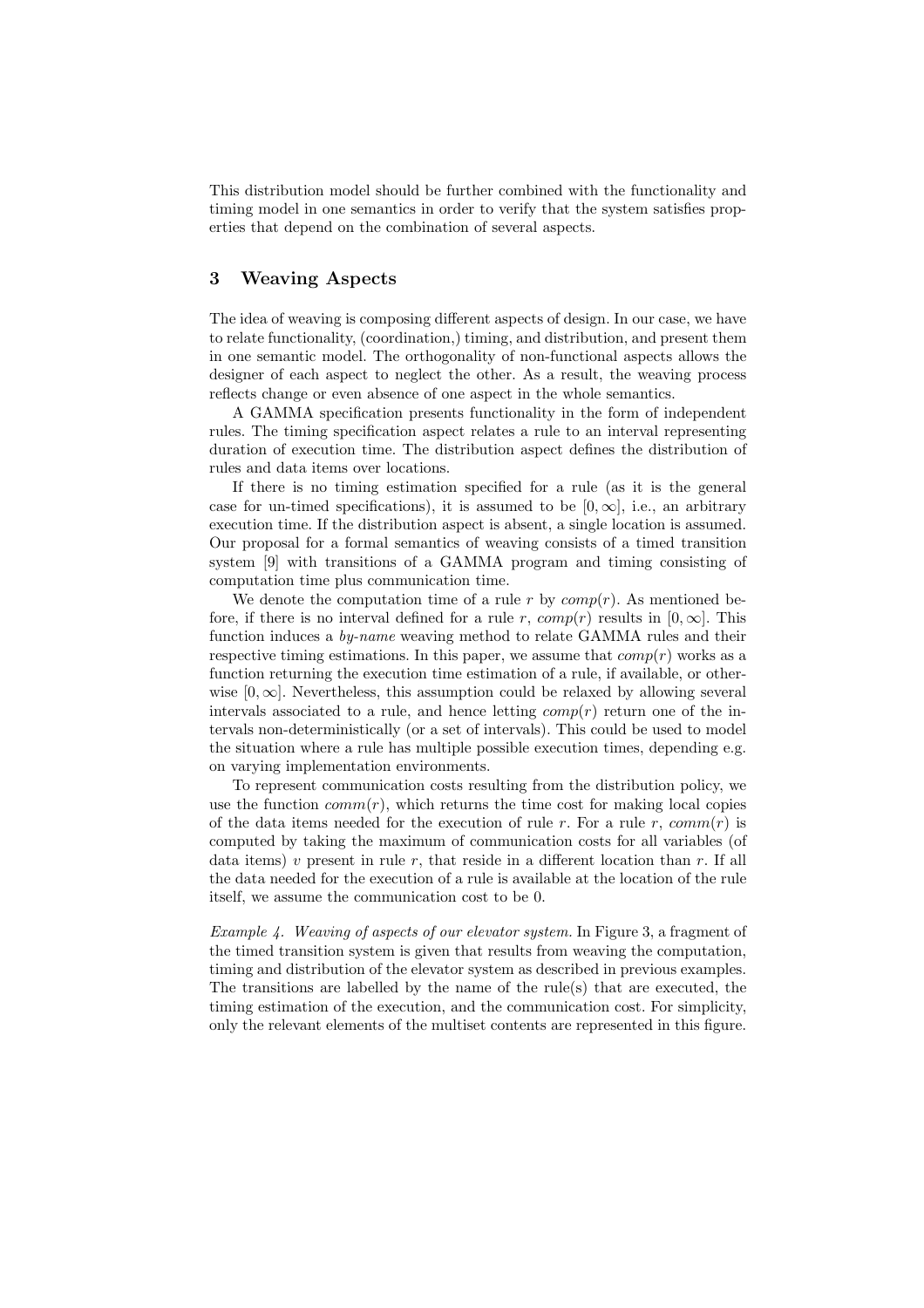It is assumed that the time cost for communicating data from one node to another is CT.



**Fig. 3.** Fragment of the Timed Transition System after Weaving.

The simple time weaving function presented here can be extended by adding estimations for failed attempts to execute a rule, or by defining the timing estimation as a function of multiset size or contents. In GAMMA, rule implementations, computation time and failure time may depend on the time for searching the multiset to find the appropriate valuation. These two extensions thus add to the practical value of the proposed method. Such extensions can illustrate the profit of the separation of concerns in the method outlined in this paper.

The timed transition system resulting from the weaving process allows the formal analysis and verification of the design. If the design satisfies the desired functional and non-functional properties, the aspect specifications can be used to (semi-)automatically generate an implementation through refinement and code generation.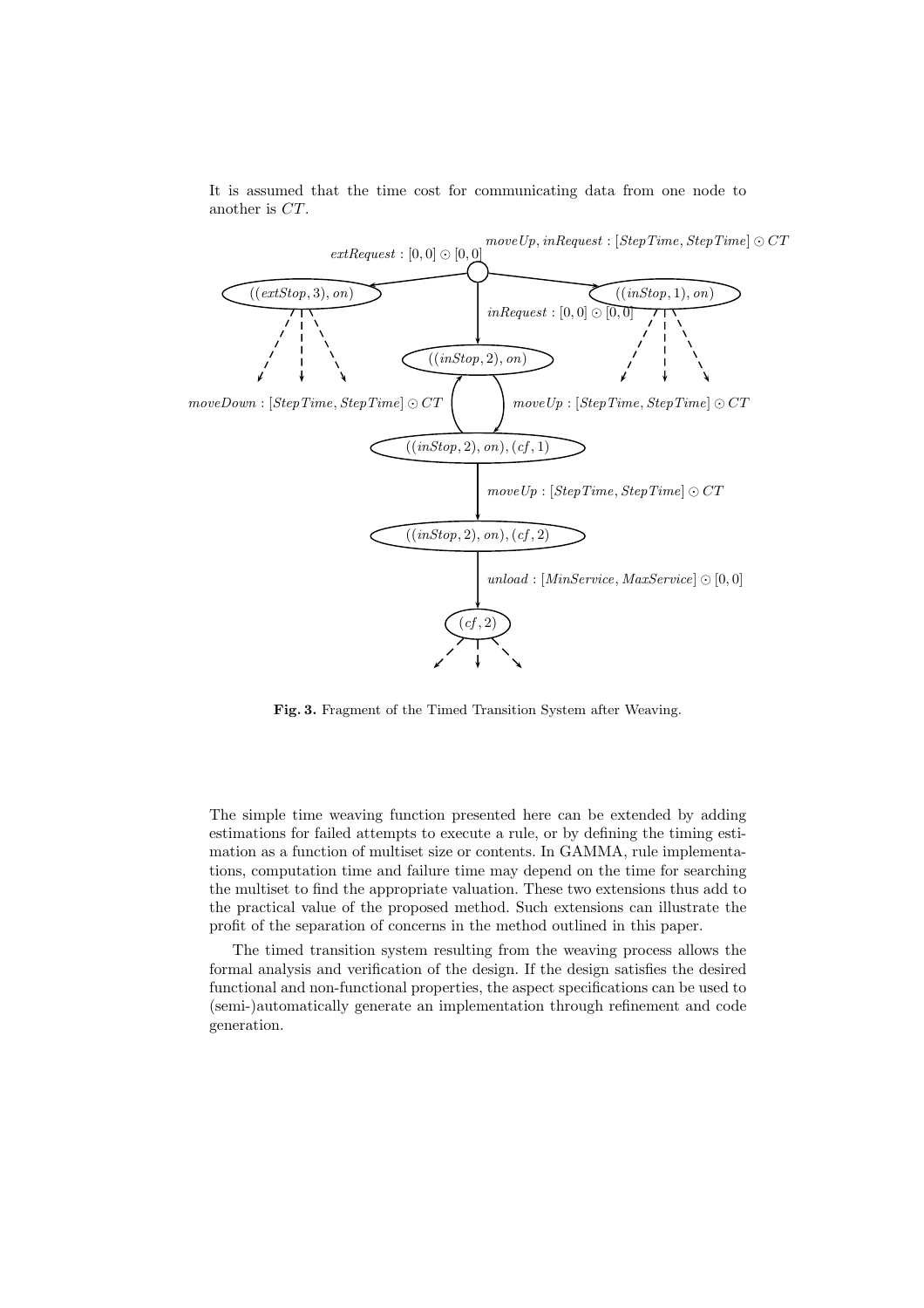# **4 Related Work**

In [1], process algebra is suggested as a formal framework for aspect-oriented design. In the view of the author each aspect is described by a process term. By means of parallel composition with synchronization the aspects are combined. The elimination of the synchronization from the parallel composition of the aspects is considered the weaving of the aspects. Although there are many similarities (especially in the weaving) between the approaches, there are also some important differences. Firstly, the approach of Andrews does not enforce the description of basic functionalities separately from the coordination aspect, and secondly, we do not support the use of one and the same process algebra for the description of the different aspects.

In [11], an extension of the GAMMA formalism (namely Structured-GAMMA) is used as a specification language for an aspect-oriented implementation of a distributed shared memory protocol. There, the authors mention the benefits of abstraction from distribution in the GAMMA programs and the possibility of formal reasoning using this specification language.

### **5 Conclusion and Future Research**

The current trends in AOP [6] can be summarized as follows:

- 1. Semantic correctness of aspects and compositions.
- 2. Defining methods for identifying and specifying canonical models for crosscutting concerns, including methods for composing aspect models.
- 3. Defining formal models for determining functional and quality characteristics of crosscutting concerns individually and together.

We can summarize our contribution to these challenges as follows:

- 1. We provided some ideas for the formal design of a small number of aspects, mainly related to distributed real-time systems, which are kept separate and abstract from each other.
- 2. These aspects are weaved together into a single semantic framework.

The main challenges in our future research are the following:

- **–** Providing a formal syntax, weaving, and semantics of the aspects discussed in this paper. In [12], a formal syntax and semantics are given for basic functionality, coordination, and timing aspects.
- **–** Extension of the method sketched in this paper to other aspects such as power-awareness, fault-tolerance, persistency, etc.
- **–** Developing/studying logics for expressing properties of the aspect models and the weavings of those.
- **–** Performing case studies to validate the method.
- **–** Developing automated design methods and tools that support the aspect weaving process the reasoning in the aspect models, and the refinement towards implementation.